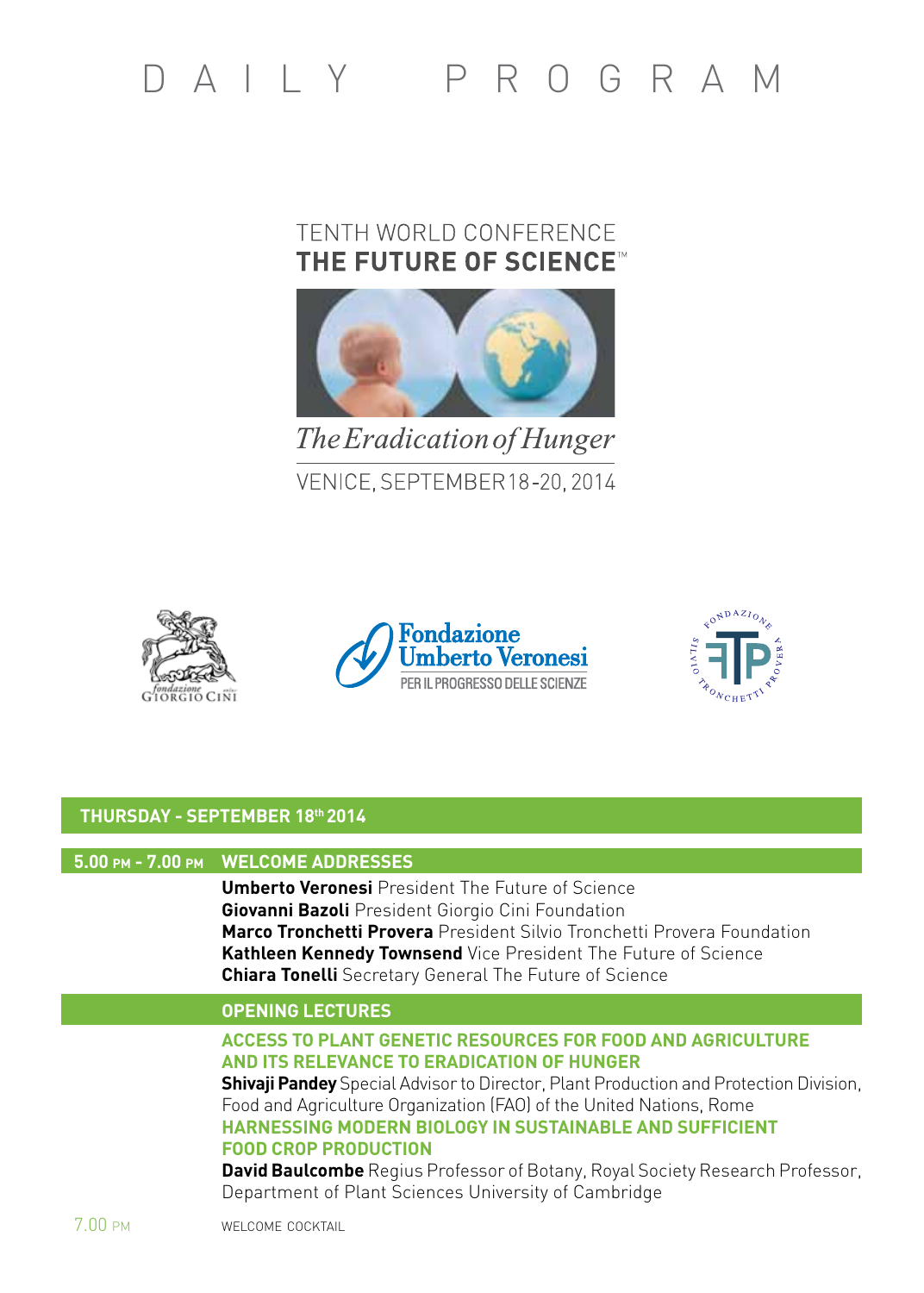# *Daily program*

| FRIDAY - SEPTEMBER 19th 2014     |                                                                                                                                                                                                                                                                                                                                                                                                                                                                                                                                           |  |  |
|----------------------------------|-------------------------------------------------------------------------------------------------------------------------------------------------------------------------------------------------------------------------------------------------------------------------------------------------------------------------------------------------------------------------------------------------------------------------------------------------------------------------------------------------------------------------------------------|--|--|
| $9.00$ AM - 1.00 PM              | <b>MORNING SESSION</b>                                                                                                                                                                                                                                                                                                                                                                                                                                                                                                                    |  |  |
| <b>CHAIRS</b>                    | Lucio Conti and Fabio Fornara Department of Biosciences University of Milan                                                                                                                                                                                                                                                                                                                                                                                                                                                               |  |  |
|                                  | <b>Water Scenario</b>                                                                                                                                                                                                                                                                                                                                                                                                                                                                                                                     |  |  |
|                                  | THE GLOBAL WATER SCENARIO:<br><b>HUMAN &amp; SOCIO-ECONOMIC IMPACTS &amp; SOLUTIONS</b><br><b>Stella Thomas</b> Founder and Managing Director, Global Water Fund, USA<br><b>SANITIZING WATER AT MINIMAL COSTS</b><br><b>Andrea Cuomo</b> Executive Vice President, STMicroelectronics                                                                                                                                                                                                                                                     |  |  |
|                                  | <b>The Challenge of Food Security</b>                                                                                                                                                                                                                                                                                                                                                                                                                                                                                                     |  |  |
|                                  | <b>WATER MORE PRECIOUS THAN GOLD: IMPROVING PLANT WATER EFFICIENCY</b><br>Chiara Tonelli Professor of Genetics, Department of Life Sciences, University of Milan                                                                                                                                                                                                                                                                                                                                                                          |  |  |
| 10.40 AM - 11.10 AM COFFEE BREAK |                                                                                                                                                                                                                                                                                                                                                                                                                                                                                                                                           |  |  |
|                                  | <b>IMPROVING ROOT SYSTEMS FOR CROP EFFICIENCY</b><br><b>Ulrich Schurr</b> Professor of Plant Sciences, Forschungszentrum Jülich, Germany<br><b>GOLDEN RICE: STATUS AND PERSPECTIVES</b><br>Ingo Potrykus Emeritus Professor of Plant Sciences, Swiss Federal Institute<br>of Technology (ETH) Zurich, Switzerland<br>ADDRESSING FOOD SECURITY THROUGH NUTRITIONAL ENHANCEMENT OF FOOD<br>Cathie Martin Department of Metabolic Biology, John Innes Centre, Norwich, UK                                                                    |  |  |
| $1.00 \text{ }$ PM               | LUNCH                                                                                                                                                                                                                                                                                                                                                                                                                                                                                                                                     |  |  |
| $2.15$ PM $- 6.00$ PM            | <b>AFTERNOON SESSION</b>                                                                                                                                                                                                                                                                                                                                                                                                                                                                                                                  |  |  |
| CHAIR                            | Kathleen Kennedy Townsend Vice President The Future of Science                                                                                                                                                                                                                                                                                                                                                                                                                                                                            |  |  |
|                                  | <b>Economic and social Scenario</b>                                                                                                                                                                                                                                                                                                                                                                                                                                                                                                       |  |  |
|                                  | <b>HUNGER AND ECONOMICS</b><br>Giovanni Fattore Professor, Chair Department of Policy Analysis<br>and Public Management, Università Bocconi, Milan<br><b>FOOD WASTAGE: THE HIDDEN COSTS</b><br>Andrea Segrè Professor of International and Comparative Agricultural<br>and Food Policy, University of Bologna<br>SUSTAINABLE NUTRITION AND THE ERADICATION OF HUNGER<br><b>Anne Roulin</b> Vice President Nutrition, Health & Wellness & Sustainability,<br>Nestlé Global Headquarters, Vevey, Switzerland<br><b>FOOD, LAW AND POLICY</b> |  |  |
|                                  | <b>Livia Pomodoro</b> President, Court of Milan                                                                                                                                                                                                                                                                                                                                                                                                                                                                                           |  |  |

4.00 pm – 4.20 pm coffee break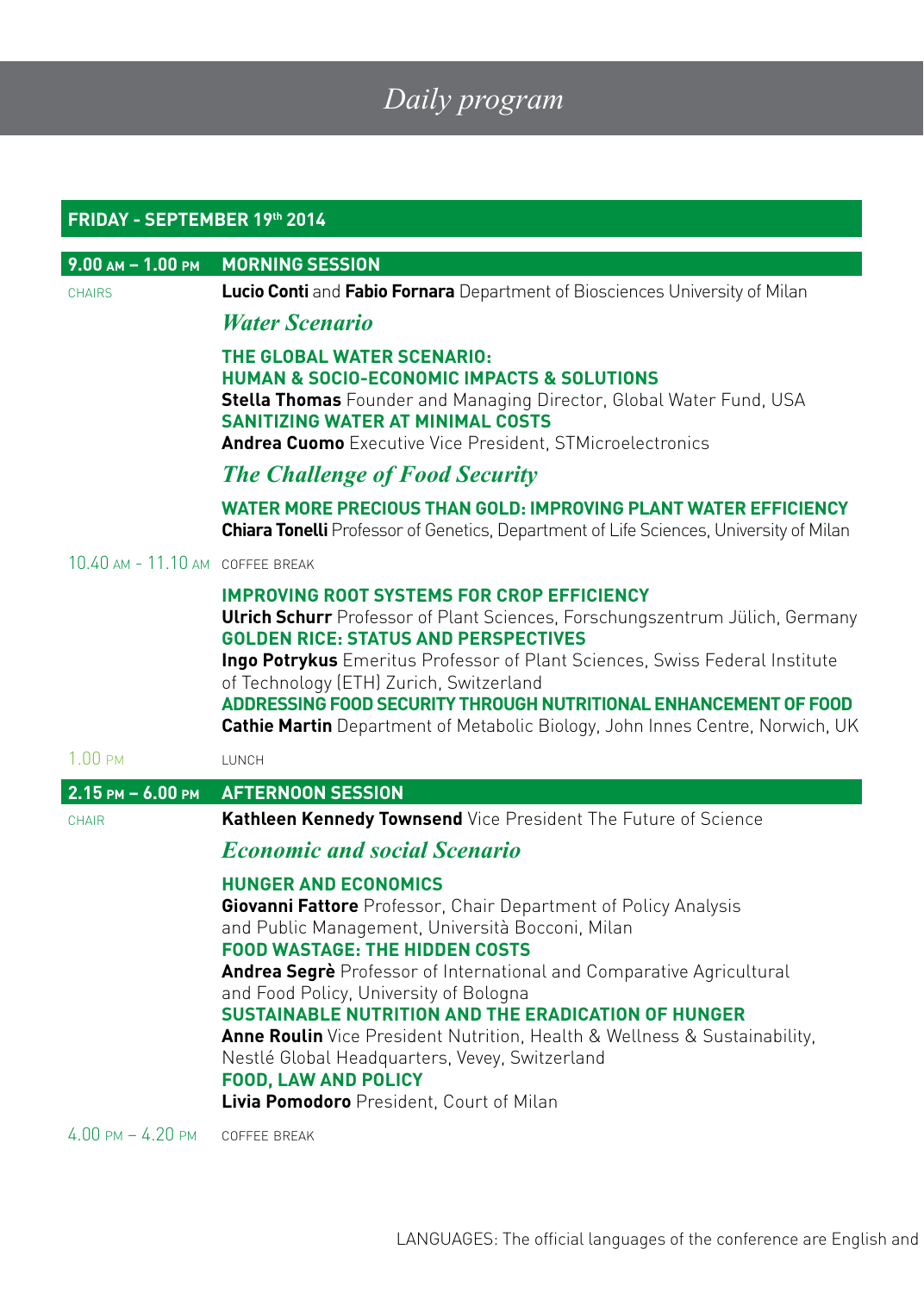# *Daily program*

# round table *GMO: facts and opinions*

chair **Mario Pappagallo** Journalist Il Corriere della Sera

#### **Italy needs GM Maize**

 **Roberto Defez** Researcher, Institute of Biosciences and Bioresources, CNR, Napoli **Safety and innovation on the table: trends in public perception of GMOs and food related issues**

**Massimiano Bucchi** Professor of Science and Technology in Society,

#### University of Trento

### **Mind the Food**

 **Gabriella Pravettoni** Professor of Cognitive Psychology, University of Milan; Director of the Applied Research Unit for Cognitive and Psychological Science, IEO, Milan **Nutrition and Ethics**

 **Giulio Giorello** Professor of Philosophy of Science, University of Milan

## **SATURDAY – SEPTEMBER 20th 2014**

| $9.00$ AM - 1.00 PM              | <b>MORNING SESSION</b>                                                                                                                                                                                                                                                                                                                                                                                                                                                                                                                                                                                                                                                                                                                                                                                        |
|----------------------------------|---------------------------------------------------------------------------------------------------------------------------------------------------------------------------------------------------------------------------------------------------------------------------------------------------------------------------------------------------------------------------------------------------------------------------------------------------------------------------------------------------------------------------------------------------------------------------------------------------------------------------------------------------------------------------------------------------------------------------------------------------------------------------------------------------------------|
| CHAIR                            | <b>Food and Health</b><br><b>Gianluca Vago, Rector University of Milan</b>                                                                                                                                                                                                                                                                                                                                                                                                                                                                                                                                                                                                                                                                                                                                    |
|                                  | THE CO-EVOLUTION BETWEEN HUMAN BEINGS AND NUTRITION<br><b>Telmo Pievani</b> Professor of Philosophy of Biological Sciences, Department<br>of Biology, University of Padua<br>THE MEDITERRANEAN DIET AT A TIME OF ECONOMIC CRISIS:<br><b>MESSAGES FROM THE MOLI-SANI STUDY</b><br>Maria Benedetta Donati Head, Laboratory of Translational Medicine, Department<br>of Epidemiology and Prevention, IRCCS Istituto Neurologico Mediterraneo Neuromed<br>NUTRIGENOMICS: HOW FOOD INFLUENCES HEALTH<br><b>Katia Petroni</b> Assistant Professor of Genetics, Department of BioSciences,<br>University of Milan<br>ON THE OTHER END: THE STRIVE FOR PERSONALIZED NUTRITION<br><b>Hannelore Daniel</b> Professor, Centre Institute for Nutrition and Food science,<br>ZIEL, Technische Universität München, Germany |
| 11.00 AM - 11.30 AM COFFFF BRFAK |                                                                                                                                                                                                                                                                                                                                                                                                                                                                                                                                                                                                                                                                                                                                                                                                               |
| AIRC LECTURE                     | <b>OBESITY AND CANCER:</b><br>LINKING NUTRIENTS, HORMONES, GENES AND METABOLISM<br>Antonio Moschetta Interdisciplinary Department of Medicine,<br>University of Bari "Aldo Moro"                                                                                                                                                                                                                                                                                                                                                                                                                                                                                                                                                                                                                              |
| CLOSING LECTURE                  | <b>ENDING HUNGER AND ATTAINING GLOBAL FOOD SECURITY:</b><br>THE NEED FOR COLLECTIVE ACTION TO SUPPORT SMALL HOLDER FARMERS<br>Arif Husain Chief Economist and Deputy Director, Policy, Programme and Innovation<br>Division - Analysis and Nutrition Service, United Nations World Food Programme                                                                                                                                                                                                                                                                                                                                                                                                                                                                                                             |